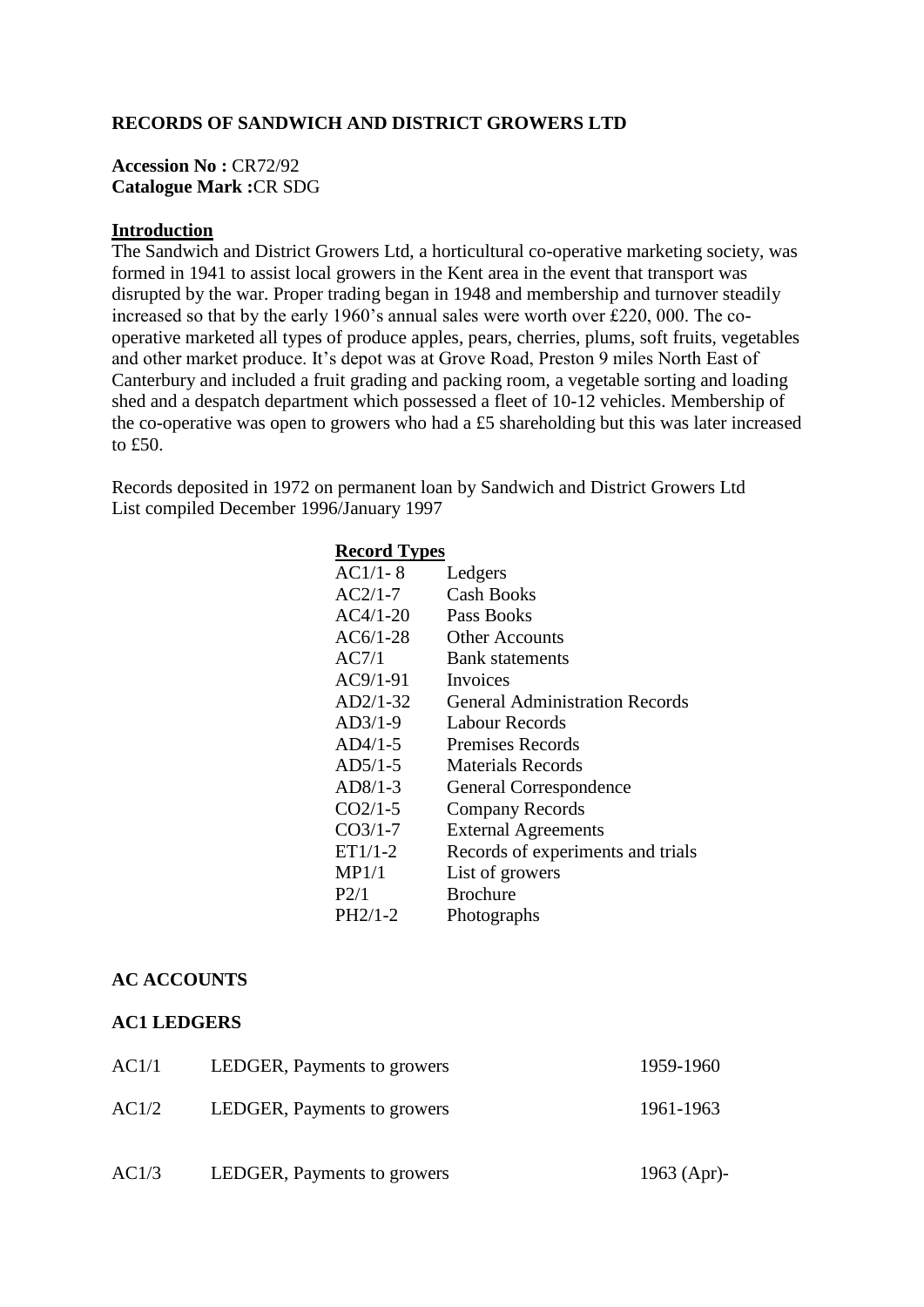|       |                                | 1966 (May) |
|-------|--------------------------------|------------|
| AC1/4 | <b>SALES LEDGER, Growers</b>   | 1960-1964  |
| AC1/5 | <b>SALES LEDGER, Customers</b> | 1963-1964  |
| AC1/6 | <b>SALES LEDGER, Customers</b> | 1965-1966  |
| AC1/7 | <b>BOUGHT LEDGER</b>           | 1969-1970  |
| AC1/8 | NOMINAL LEDGER ACCOUNT INDEX   | nd         |

# **AC2 CASH BOOKS**

| AC2/1 | <b>CASH BOOK, Sales</b><br>1961 (Jan)        | 1960 (Apr)-             |
|-------|----------------------------------------------|-------------------------|
| AC2/2 | <b>CASH BOOK, Sales</b><br>Oct)              | 1961 (Jan-              |
| AC2/3 | <b>CASH BOOK, Sales</b><br>1965 (Apr)        | 1962 (Aug)-             |
| AC2/4 | CASH BOOK, Cheque Payments out<br>1964 (Oct) | 1962 (Apr)-             |
| AC2/5 | CASH BOOK, Cheque Payments out<br>1965 (Apr) | 1964 (Nov)-             |
| AC2/6 | <b>CASH BOOK, Purchases</b>                  | 1964(Mar)-<br>1966(May) |
| AC2/7 | <b>SALES CREDIT BOOK</b><br>1965 (Apr)       | 1964 (Apr)-             |

# **AC4 JOURNALS AND OTHER BOOKS OF ORIGINAL ENTRY**

| $AC4/1-20$ | PASS BOOKS for Shares and Loans |           |  |
|------------|---------------------------------|-----------|--|
| /1         | No $271$ (G A Mullins)          | 1962-1966 |  |
| /2         | No 188 (C Petley $\&$ Co)       | 1962-1966 |  |
| /3         | No 1 (T E Austen)               | 1962      |  |
| /4         | No $294$ (L G Dare & Son)       | 1962      |  |
| /5         | No 297 (L Wardley)              | 1962      |  |
| /6         | No $82$ (A W Bacon & Son)       | 1962-1965 |  |
| /7         | No $305$ (E Leigh)              | 1962-1964 |  |
| /8         | No 284 (T W Oxendale)           | 1963-1965 |  |
| $\sqrt{9}$ | No $261$ (H M F Moore)          | 1962-1965 |  |
| /10        | No 91 ( $R \cap$ Deverson)      | 1962-1965 |  |
|            |                                 |           |  |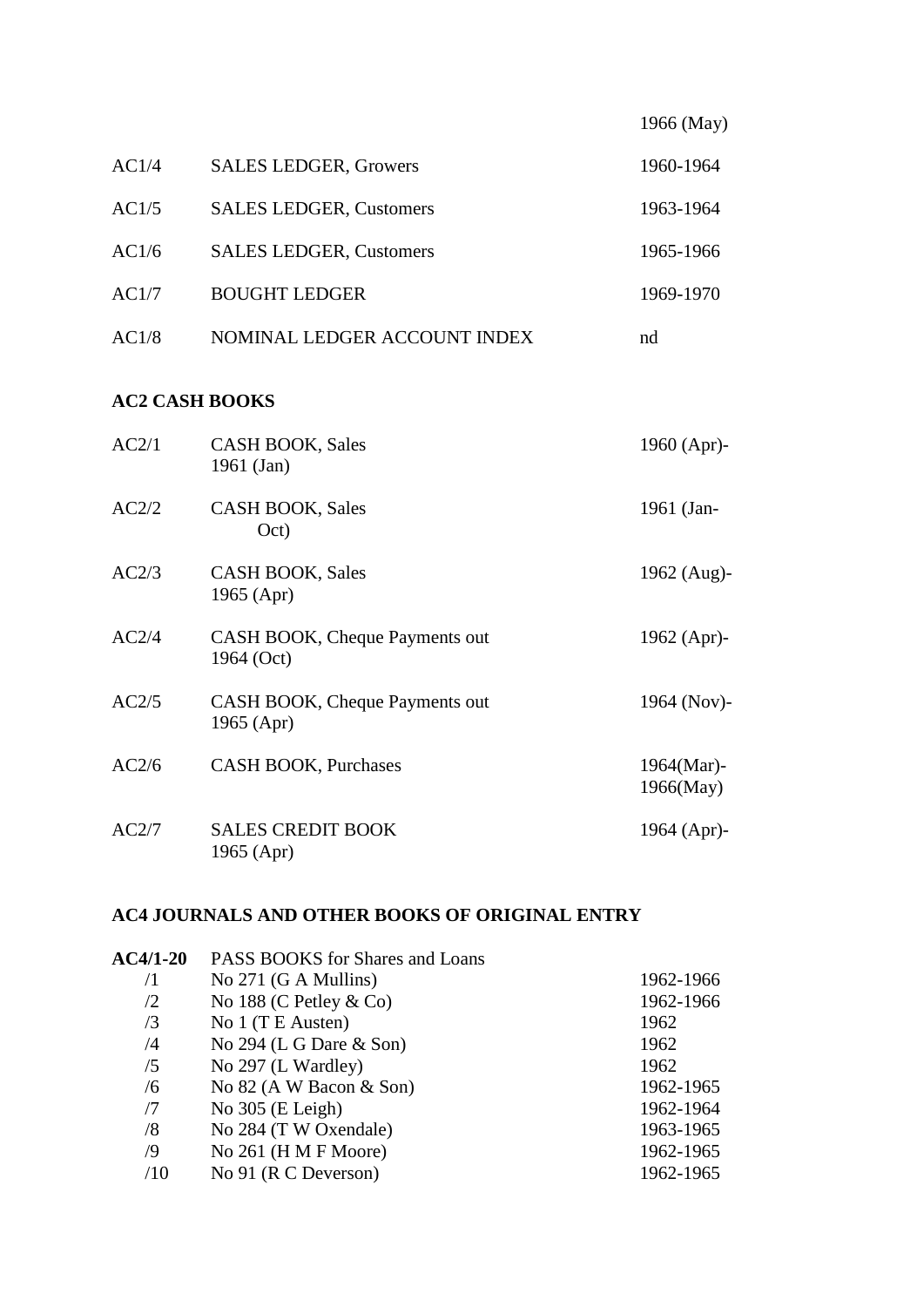| /11 | No 77 (F E B Stephens) | 1962      |
|-----|------------------------|-----------|
| /12 | No 327 (L A Browne)    | 1962-1964 |
| /13 | No 226 (Mrs Waller)    | 1962-1966 |
| /14 | No 245 (F S Homersham) | 1962-1966 |
| /15 | No $159$ (C H Turff)   | 1963-1966 |
| /16 | <b>Blank</b>           | nd        |
| /17 | <b>Blank</b>           | nd        |
| /18 | <b>Blank</b>           | nd        |
| /19 | <b>Blank</b>           | nd        |
| /20 | <b>Blank</b>           | nd        |
|     |                        |           |

# **AC6 OTHER ACCOUNTS**

| $AC6/1-6$  | <b>ACCOUNT SUMMARIES AND WORKING PAPERS</b> |               |
|------------|---------------------------------------------|---------------|
| $\sqrt{1}$ |                                             | 1963-1964     |
| /2         |                                             | 1965          |
| /3         |                                             | 1965-1966     |
| /4         |                                             | 1966-1967     |
| /5         |                                             | 1967-1968     |
| /6         |                                             | 1968-1969     |
| AC6/7      | <b>CHEQUES</b> (Returned)                   | 1966          |
| AC6/8      | <b>ACCOUNT SHEETS (Miscellaneous)</b>       | 1966-1967     |
| $AC6/9-27$ | WAGE CARDS AND SHEETS (Weekly)              |               |
| $\sqrt{9}$ |                                             | 1967 (20 Sep) |
| /10        |                                             | 1967 (27 Sep) |
| /11        |                                             | 1967 (4 Oct)  |
| /12        |                                             | 1967 (11 Oct) |
| /13        |                                             | 1967 (18 Oct) |
| /14        |                                             | 1967 (25 Oct) |
| /15        |                                             | 1967 (1 Nov)  |
| /16        |                                             | 1967 (8 Nov)  |
| /17        |                                             | 1967 (15 Nov) |
| /18        |                                             | 1967 (22 Nov) |
| /19        |                                             | 1967 (29 Nov) |
| /20        |                                             | 1967 (6 Dec)  |
| /21        |                                             | 1967 (13 Dec) |
| /22        |                                             | 1967 (20 Dec) |
| /23        |                                             | 1967 (27 Dec) |
| /24        |                                             | 1968 (3 Jan)  |
| /25        |                                             | 1968 (10 Jan) |
| /26        |                                             | 1968 (17 Jan) |
| /27        |                                             | 1968 (24 Jan) |
|            |                                             |               |

## AC6/28 STOCK AND VALUATION SUMMARIES 1960's (Miscellaneous)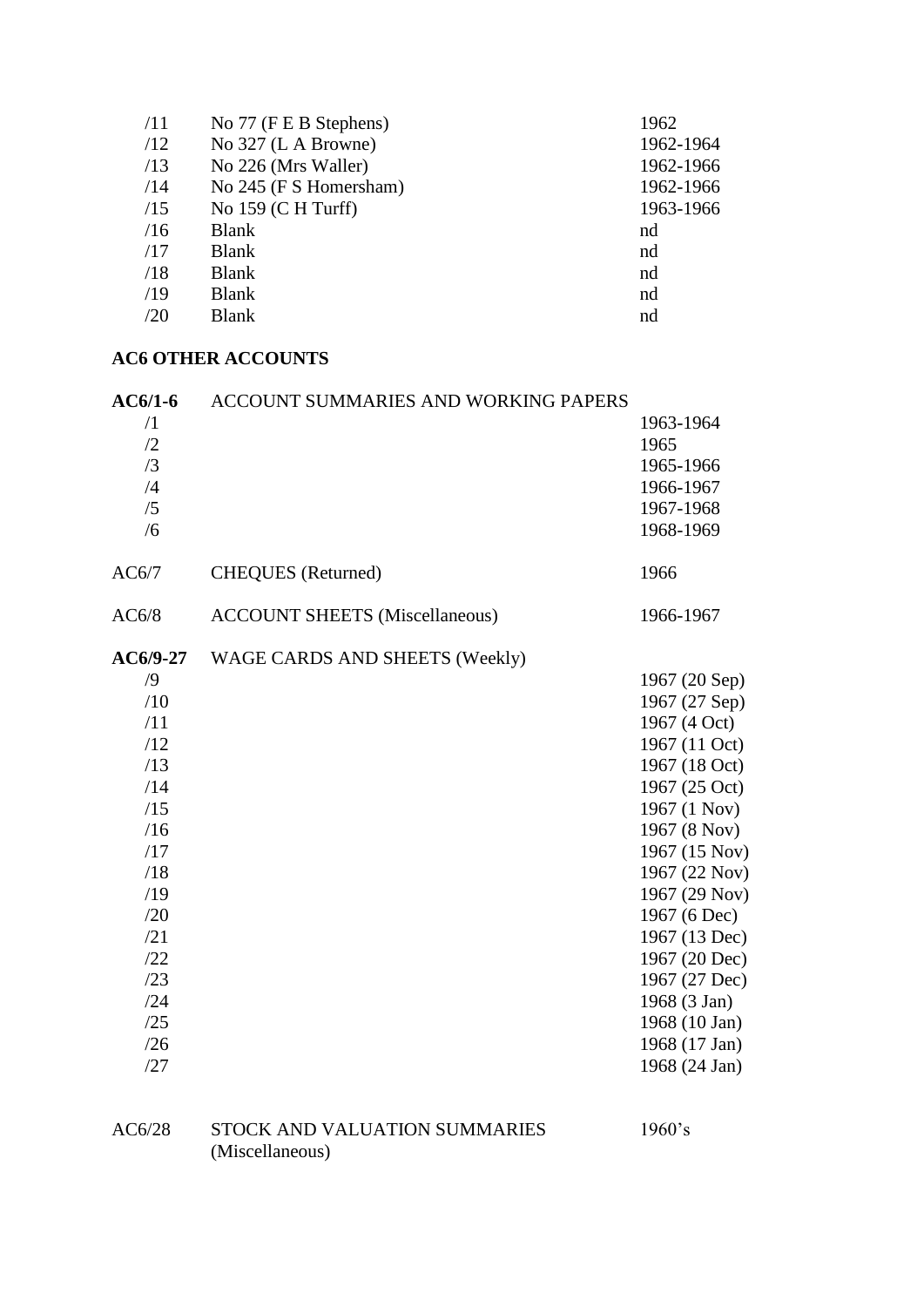# **AC7 FINANCIAL STATEMENTS**

| AC7/1      | <b>BANK STATEMENTS from Lloyd's Bank</b><br>$(1$ folder) | 1967-1968                  |            |
|------------|----------------------------------------------------------|----------------------------|------------|
|            | <b>AC9 INVOICES AND ACCOUNTING PAPERS</b>                |                            |            |
| AC9/1      | <b>INVOICES</b> for SCATS                                | 1963-1964                  |            |
| $AC9/2-47$ | <b>INVOICE BOOKS</b>                                     |                            |            |
| /2         |                                                          | $1965$ (Jul-Sep)           |            |
| /3         |                                                          | 1965(Aug)                  |            |
| /4         |                                                          | 1965(Aug-Sep)              |            |
| /5         |                                                          | $1965(Sep-Dec)$            |            |
| /6         |                                                          | 1965(Dec)-                 |            |
|            |                                                          | $1966$ (Jan)               |            |
| /7         |                                                          | 1965(Dec)-                 |            |
|            |                                                          | 1966(Feb)                  |            |
| /8         |                                                          | $1966$ (Jan)               | $\sqrt{9}$ |
|            | 1966(Jan-Feb)                                            |                            |            |
| /10        |                                                          | 1966(Feb)                  |            |
| /11        |                                                          | 1966(Feb-Mar)              |            |
| /12        |                                                          | 1966(Feb-Apr)              |            |
| /13        |                                                          | 1966(Mar)                  |            |
| /14        |                                                          | 1966(Mar-Apr)              |            |
| /15        |                                                          | 1966(Apr)                  |            |
| /16        |                                                          | 1966(Apr-May)              |            |
| /17        |                                                          | 1966(Apr-May)              | /18        |
|            | 1966(May)                                                |                            |            |
| /19        |                                                          | 1966(May-Jun)              |            |
| /20<br>/21 |                                                          | $1966$ (Jun)               |            |
| /22        |                                                          | 1966(Jun-Jul)              |            |
| /23        |                                                          | $1966$ (Jul)               |            |
| /24        |                                                          | 1966(Jul-Aug)<br>1966(Aug) |            |
| /25        |                                                          |                            |            |
| /26        |                                                          | 1966(Aug)<br>1966(Aug-Sep) |            |
| /27        |                                                          | 1966(Sep)                  |            |
| /28        |                                                          | 1966(Sep-Oct)              |            |
| /29        |                                                          | 1966(Oct)                  |            |
| /30        |                                                          | 1966(Oct-Nov)              |            |
| /31        |                                                          | 1966(Oct-Nov)              |            |
| /32        |                                                          | 1966(Nov)                  |            |
| /33        |                                                          | 1966(Nov-Dec)              |            |
| /34        |                                                          | 1966(Nov-Dec)              |            |
| /35        |                                                          | 1966(Dec)                  |            |
| /36        |                                                          | 1966(Dec)                  |            |
| /37        |                                                          | 1967(Jan-Feb)              |            |
| /38        |                                                          | 1967(Jan-Feb)              |            |
|            |                                                          |                            |            |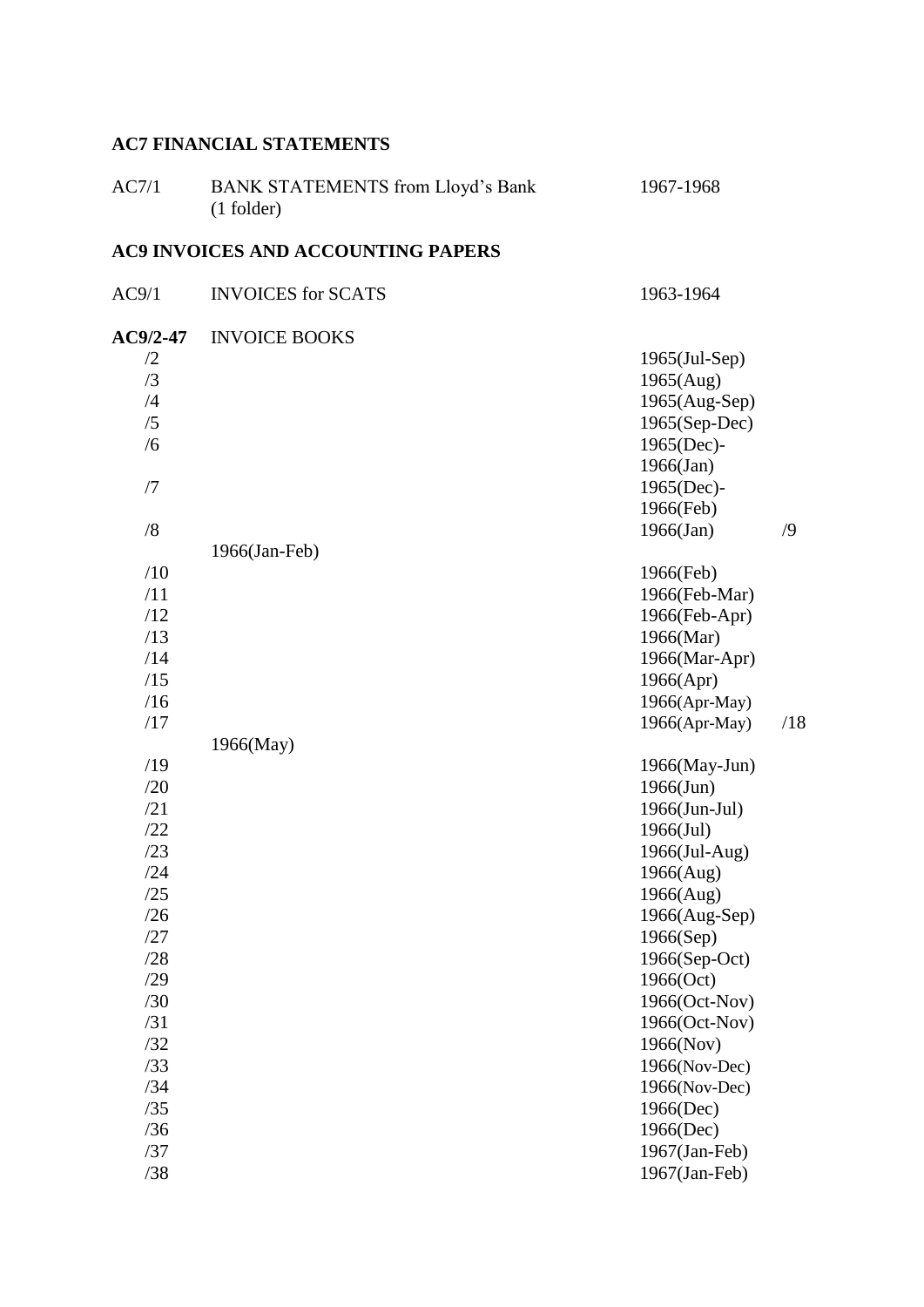| /39                        |                                                            | 1967(Feb-Mar)    |
|----------------------------|------------------------------------------------------------|------------------|
| /40                        |                                                            | 1967(Mar)        |
| /41                        |                                                            | 1967(Mar-Apr)    |
| /42                        |                                                            | 1967(Apr)        |
| /43                        |                                                            |                  |
|                            |                                                            | 1967(Apr-May)    |
| /44                        |                                                            | 1967(May)        |
| /45                        |                                                            | 1967(May)        |
| /46                        |                                                            | 1967(May-Jun)    |
| /47                        |                                                            | $1967$ (Jun)     |
| AC9/48-62                  | <b>INVOICES</b>                                            |                  |
| /48                        | G Tyman & Son Ltd                                          | 1965             |
| /49                        | Newman & Son (Wholesale) Ltd                               | 1965-1966        |
| /50                        | Newman & Rowe (Wholesale) Ltd                              | 1965-1966        |
| /51                        | E G Chapman (Spitalfields) Ltd                             | 1965-1966        |
|                            |                                                            |                  |
| /52                        |                                                            | 1965-1966        |
| /52                        | George Hammond & Co                                        | 1965-1966        |
| /53                        |                                                            | 1965-1966        |
| /54                        |                                                            | 1966             |
| /55                        |                                                            | 1966-1967        |
| /56                        |                                                            | 1967-1968        |
| /57                        | Petrol invoices                                            | 1967-1968        |
| /58                        |                                                            | 1968             |
| /59                        |                                                            | 1968             |
| /60                        | Miscellaneous garage                                       | 1968-1969        |
| AC9/61-64                  | <b>INVOICES AND MISCELLANEOUS</b><br><b>CORRESPONDENCE</b> |                  |
| /61                        |                                                            | 1963-1965        |
| /62                        |                                                            | 1965-1966        |
| /63                        |                                                            | 1965-1967        |
| /64                        |                                                            | 1966             |
|                            | <b>AC9/65-69NVOICES</b> for Home Grown Foods Pallets       |                  |
| /65                        |                                                            | 1967             |
| /66                        |                                                            | 1967-1968        |
| /67                        |                                                            | 1967-1968        |
|                            |                                                            |                  |
|                            |                                                            |                  |
| /68                        |                                                            | 1968             |
| /69                        |                                                            | 1968             |
| AC9/70                     | REMITTANCE ADVICES from Watts, Brokers Ltd                 | 1965-1966        |
|                            | REMMITTANCES with GECO Produces Ltd                        | 1965             |
|                            | FILES containing market advice                             |                  |
| AC9/71<br>AC9/72-84<br>/72 |                                                            | 1966(Apr-Jun)    |
| /73                        |                                                            | $1966$ (Jul-Oct) |
| /74                        | G J Wright Ltd                                             | 1966(Mar)-       |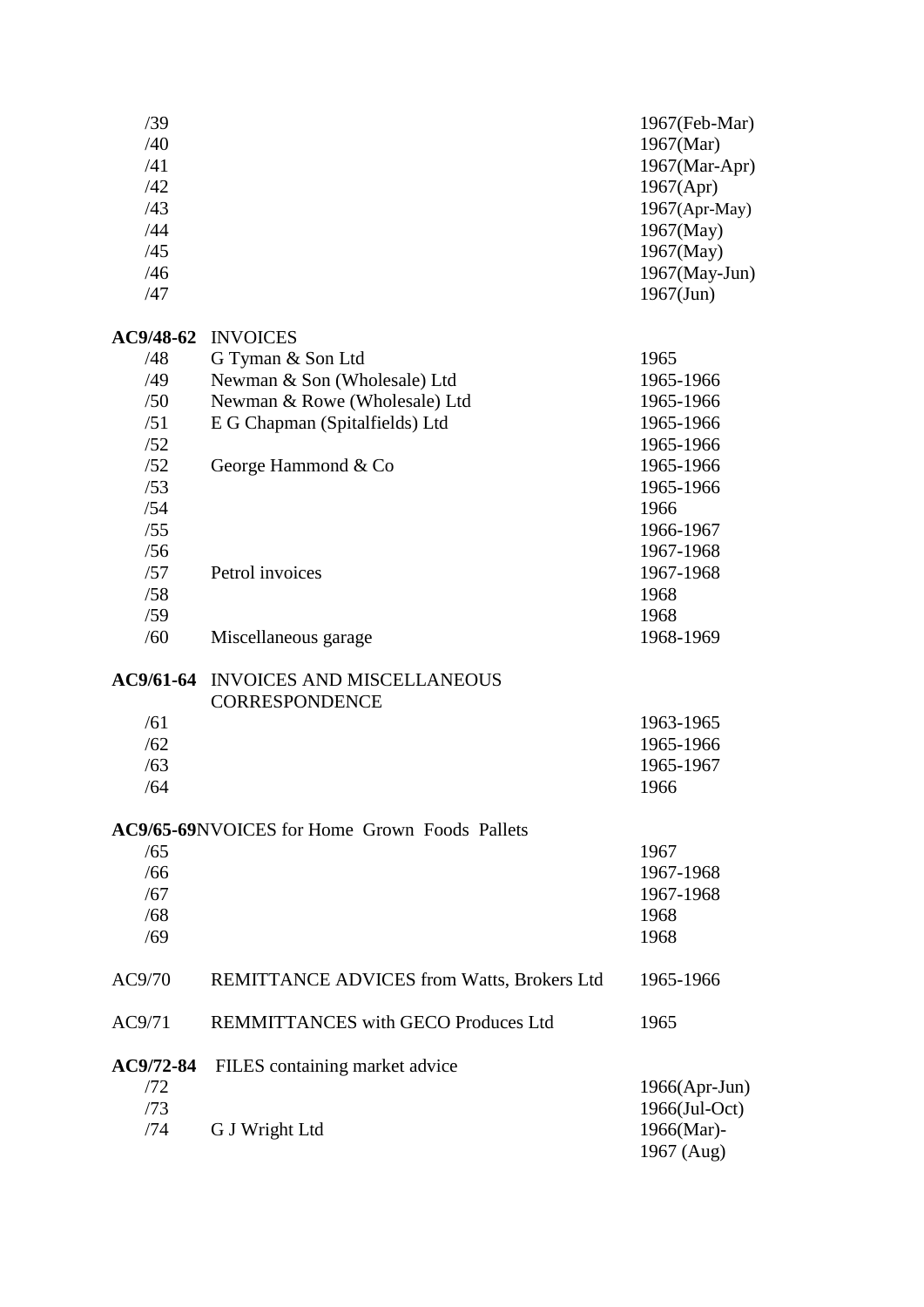| /75 |                | $1966(Nov)$ -    |
|-----|----------------|------------------|
|     | 1967(Mar)      |                  |
| /76 |                | $1967(Apr-Jun)$  |
| /77 |                | $1967$ (Jul-Aug) |
| /78 |                | $1967(Sep-Dec)$  |
| /79 | G J Wright Ltd | $1967(Sep)$ -    |
|     |                | $1968$ (July)    |
| /80 |                | $1968$ (Jan-Apr) |
| /81 |                | $1968$ (May)     |
| /82 |                | $1968$ (Jun-Jul) |
| /83 |                | $1968(Aug-Oct)$  |
| /84 |                | $1968(Nov-Dec)$  |
|     |                |                  |

**AC9/85-91** RECEIPTS with advice to accompany produce to customers

| /85 | 2571-2618  | 1966 |
|-----|------------|------|
| /86 | 5700-8068  | 1966 |
| /87 | 7251-7749  | 1967 |
| /88 | 8069-10000 | 1967 |
| /89 | 1-1138     | 1967 |
| /90 | 1139-5048  | 1968 |
| /91 | 5049-5600  | 1969 |
|     |            |      |

# **AD ADMINISTRATIVE AND COMMERCIAL RECORDS**

# **AD2 GENERAL ADMINISTRATION AND COMMERCIAL RECORDS**

#### **AD2/1-21** ANNUAL REPORTS AND BALANCE SHEETS

| $\sqrt{1}$ |               | 1948 (31 Dec) |
|------------|---------------|---------------|
| /2         |               | 1949 (31 Dec) |
| /3         |               | 1950 (31 Dec) |
| /4         |               | 1951 (31 Dec) |
| /5         |               | 1952 (31 Dec) |
| /6         | $(15$ months) | 1955 (26 Mar) |
| /7         |               | 1956 (31 Mar) |
| /8         |               | 1957 (31 Mar) |
| /9         |               | 1958 (31 Mar) |
| /10        |               | 1959 (31 Mar) |
| /11        |               | 1960 (31 Mar) |
| /12        |               | 1961 (31 Mar) |
| /13        |               | 1962 (31 Mar) |
| /14        |               | 1963 (30 Mar) |
| /15        |               | 1964 (4 Apr)  |
| /16        |               | 1965 (3 Apr)  |
| /17        | $(14$ months) | 1966 (31 May) |
| /18        |               | 1967 (31 May) |
| /19        |               | 1969 (31 May) |
| /20        |               | 1970 (31 May) |
| /21        |               | 1971 (31 May) |
|            |               |               |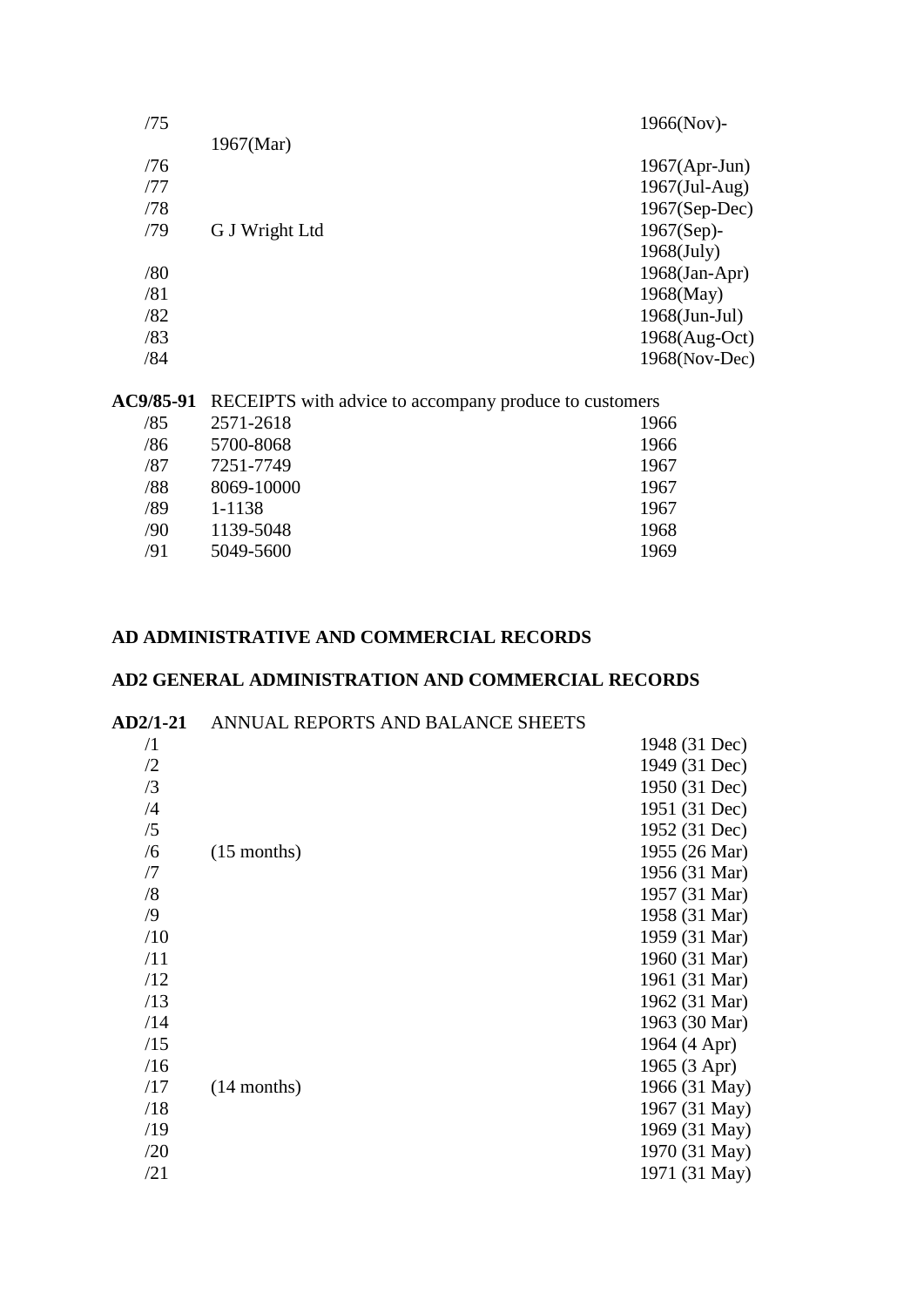| <b>ANNUAL REPORT for Home Grown Fruits Ltd</b>                                     | 1963-1964 |
|------------------------------------------------------------------------------------|-----------|
| SCHEME for hire of goods vehicles                                                  | 1950's    |
| NOTES on empty containers for J G Wright Ltd                                       | 1955-1956 |
| MEMORANDUM on office procedure<br>(Home Grown Fruit Ltd)                           | 1965      |
| MARKETING REPORTS on top fruit                                                     | 1965-1966 |
| <b>TRANSPORT DELIVERY SHEETS</b>                                                   | 1967-1968 |
| <b>ORDER FORM BOOK</b>                                                             | nd        |
| <b>INSURANCE POLICIES (Miscellaneous)</b>                                          | nd        |
| PAPERS relating to the Ministry of Agriculture<br>Horticultural Improvement Scheme | nd        |
| PAPERS relating to Ministry of Agricuture Working<br><b>Capital Grants</b>         | nd        |
| <b>FORMS</b> for Proposed Marketing Programme                                      | nd        |
|                                                                                    |           |

# **AD3 LABOUR RECORDS**

| AD3/1          | <b>CORRESPONDENCE</b> relating to payment of bonus                          | 1948          |
|----------------|-----------------------------------------------------------------------------|---------------|
| AD3/2          | TIME SHEETS for Apple Peelers                                               | 1960(Sep-Oct) |
| AD3/3          | TIME SHEETS for Apple Peelers                                               | 1960(Nov-Dec) |
| AD3/4          | <b>TIME SHEETS</b> for Vegetable Grading                                    | 1967          |
| AD3/5          | TIME SHEETS AND SUMMARIES for grading and<br>Packers                        | 1967          |
| AD3/6          | CORRESPONDENCE relating to the resignation of<br>Mr Thomas, General Manager | 1961-1962     |
| AD3/7<br>AD3/8 | SUMMARY of grading<br>NATIONAL INSURANCE CARDS                              | 1966<br>1966  |
| AD3/9          | NOTICES about time sheet compliance                                         | nd            |

# **AD4 PREMISES RECORDS**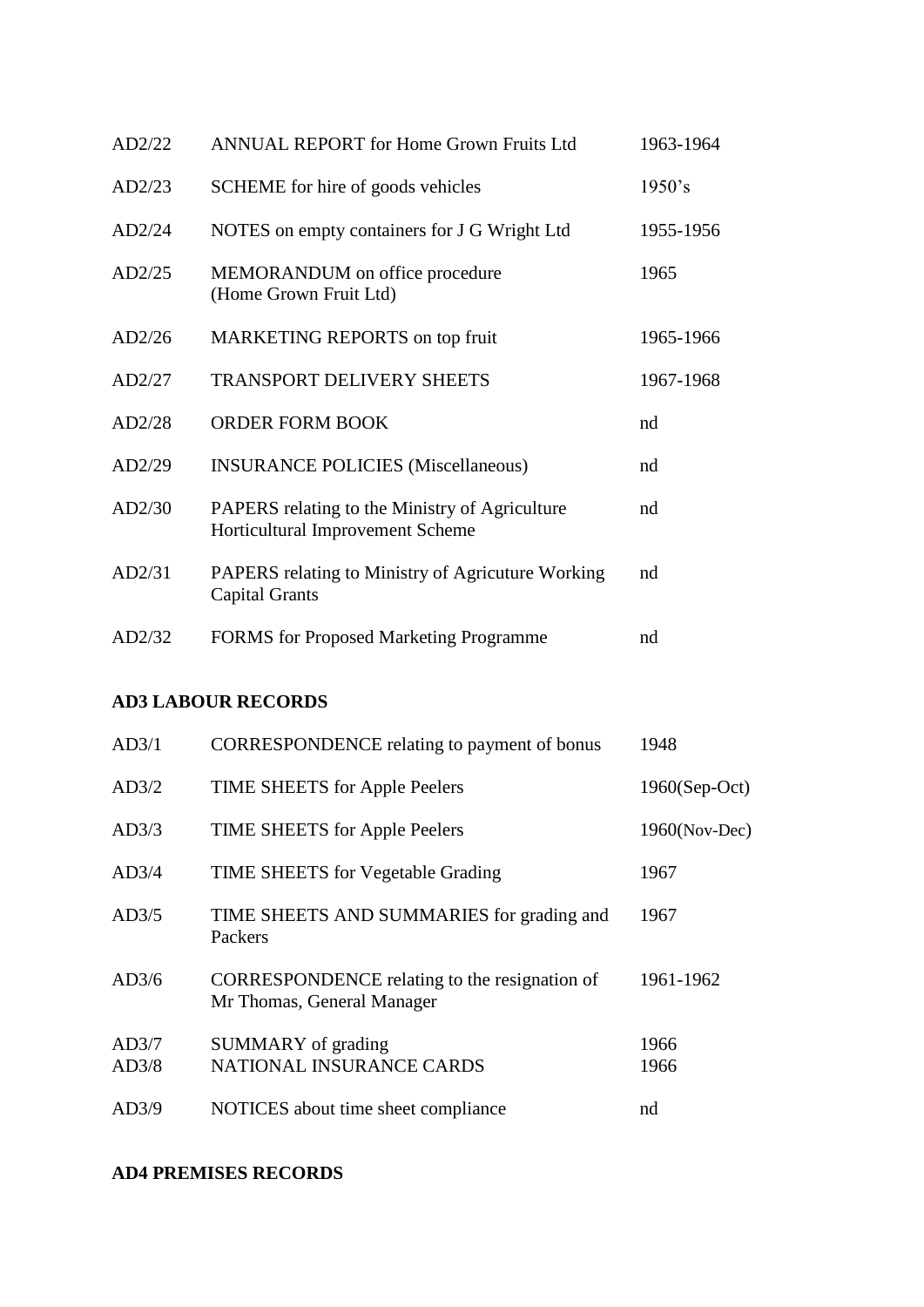| AD4/1 | CERTIFICATE of maintenance for York machinery   | 1953      |
|-------|-------------------------------------------------|-----------|
| AD4/2 | <b>AGREEMENT</b> relating to Speedwell Cottage  | 1953      |
| AD4/3 | <b>GENERAL REGISTER for factories</b>           | 1956-1958 |
| AD4/4 | REPORT on examination of lifting machines       | 1962-1964 |
| AD4/5 | PAPERS relating to Packhouse Improvement Scheme | 1965      |

### **AD5 MATERIALS RECORDS**

| AD5/1 | <b>CORRESPONDENCE</b> relating to petrol rationing                                                        | 1956-1967 |
|-------|-----------------------------------------------------------------------------------------------------------|-----------|
| AD5/2 | <b>ORDER BOOK</b> for packing materials<br>(Home Grown Fruit Ltd)                                         | 1960's    |
| AD5/3 | APPLICATION to the the Ministry of Agriculture for<br>Tray and Pallet sets                                | 1965-1966 |
| AD5/4 | APPLICATION to the the Ministry of Agriculture for<br>grant aid in connection with fruit handling service | 1966      |
| AD5/5 | STOCKSHEET (Daily) for packhouse                                                                          | 1967-1968 |

### **AD8 GENERAL CORRESPONDENCE**

| AD8/1 | MEMORANDA to growers relating to fruit grading<br>store and marketing arrangements                     | 1959 |
|-------|--------------------------------------------------------------------------------------------------------|------|
| AD8/2 | CORRESPONDENCE with the Ministry of Agriculture 1963-1964<br>relating to grant for Hermes Apple Grader |      |
| AD8/3 | LETTER from J Vinnicomb & Son Ltd                                                                      | 1966 |

### **CO LEGAL RECORDS OF COMPANIES AND BUSINESSES**

### **CO2 COMPANY RECORDS**

| CO <sub>2/1</sub> | RULES of East Kent Growers Ltd | 1941             |
|-------------------|--------------------------------|------------------|
| CO2/2             | <b>SHARE REGISTER</b>          | $1940$ 's-1960's |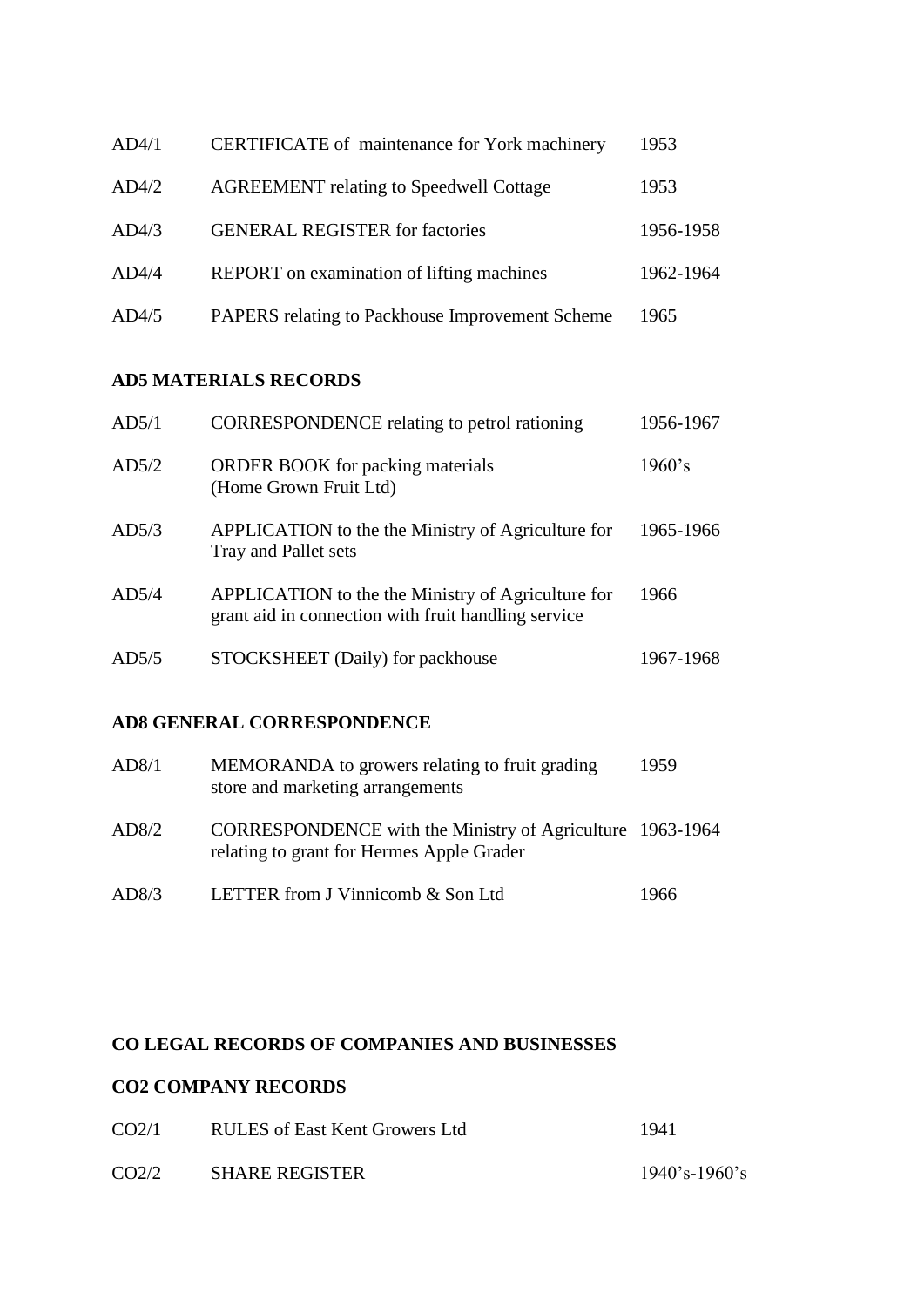| CO <sub>2/3</sub> | SHARE TRANSFERS (and related correspondence)                     | 1953-1958 |
|-------------------|------------------------------------------------------------------|-----------|
| CO <sub>2/4</sub> | SHARE CERTIFICATES, INVOICES AND<br>MISCELLANEOUS CORRESPONDENCE | $1960$ 's |
| CO <sub>2/5</sub> | <b>RULES</b> of East Kent Growers Ltd                            | 1966      |

#### **CO3 EXTERNAL AGREEMENTS**

| CO <sub>3/1</sub>  | LICENCE from MOF for cold store                          | 1953   |
|--------------------|----------------------------------------------------------|--------|
| CO <sub>3/2</sub>  | Licences from MOF                                        | 1950's |
| CO <sub>3/3</sub>  | LICENCES for potatoes from the Potato Marketing<br>Board | 1960's |
| CO <sub>3/4</sub>  | <b>LICENCES</b> for petrol                               | 1950's |
| CO <sub>3/5</sub>  | <b>GUARANTEES</b> for Foster and Morris Vehicles         | 1950's |
| CO <sub>3/6</sub>  | PAPERS relating to shipping contracts                    | c1967  |
| CO <sub>3</sub> /7 | <b>AGREEMENT</b> for Hire Purchase of 7 ton lorry        | 1969   |

### **ET TECHNICAL RECORDS**

#### **ET1 RECORDS OF EXPERIMENTS AND TRIALS**

| ET1/1 | FILE on the Cold Storage Project                                     | 1963      |
|-------|----------------------------------------------------------------------|-----------|
| ET1/2 | <b>CORRESPONDENCE</b> relating to new Fruit Storage<br><b>Scheme</b> | 1964-1965 |

## **MP MANUFACTURING AND PRODUCTION RECORDS**

#### **MP1 REGISTERS AND LISTS OF PRODUCTION**

MP1/1 LISTS, numerical and alphabetical, of growers nd **P UBLICATIONS, PROMOTIONS AND ADVERTISING RECORDS**

#### **P2 INDIVIDUAL ADVERTISING AND SERVICING PUBLICATIONS**

P2/1 BROUCHURE giving the history, aims, structure etc of c1962 Sandwich & District Growers Ltd